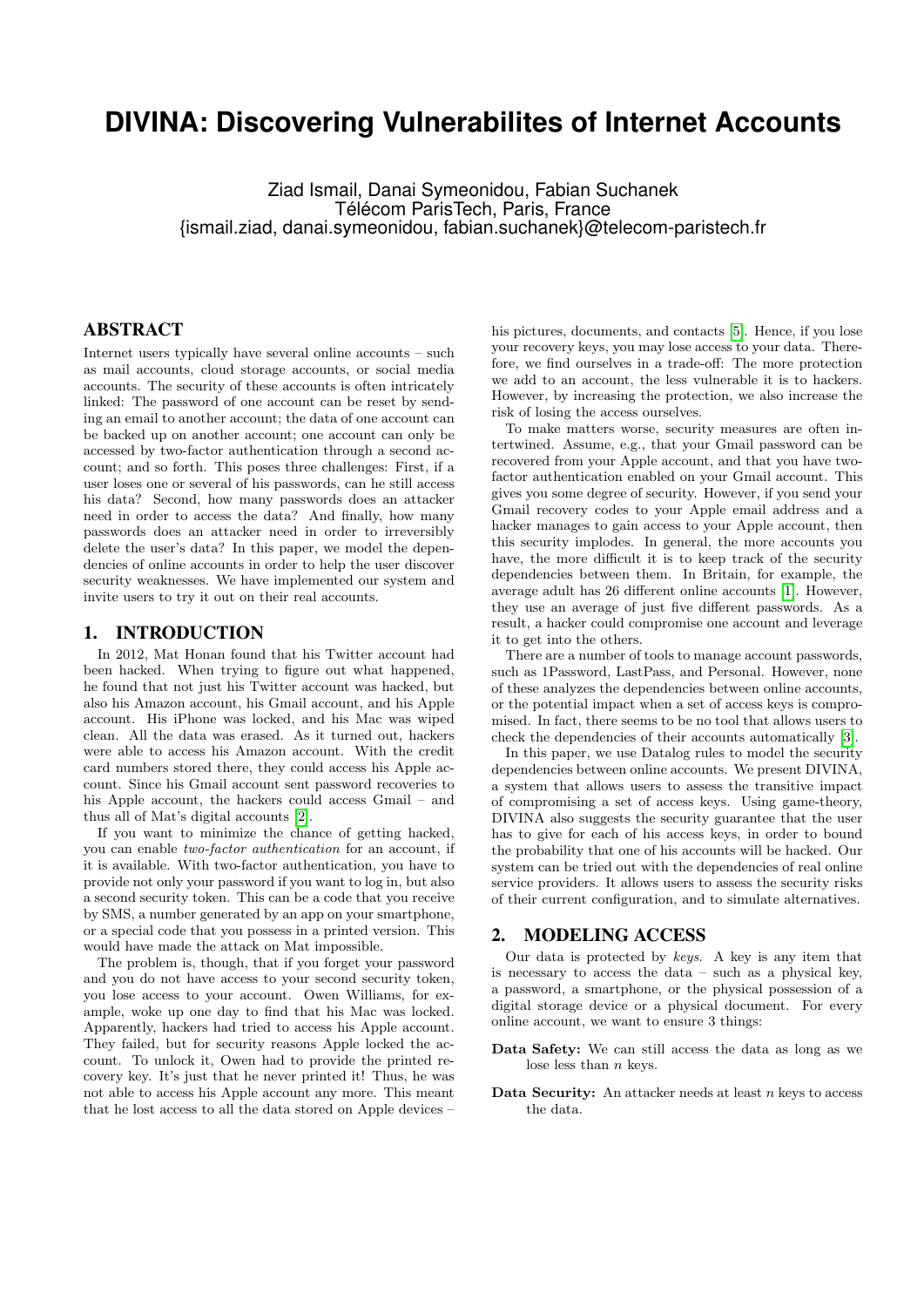Data Protection: An attacker cannot erase the data as long as he has less than  $n$  keys.

Here,  $n$  is an integer number that defines the level of safety, security and protection, respectively. For example, if an account has a security level of 3, then an attacker needs at least 3 keys in order to gain access to the data.

To see that these desiderata are orthogonal, consider a user who can access her Gmail account using only her password. If she loses her password, she can reset it through 3 alternative email accounts (with different passwords). In this scenario, the level of data security is 1, since an attacker needs to know only one password to access the account. The level of the data safety is 4, because the user has to forget 4 passwords to lose access to her data. The level of protection is 1, because an attacker can delete all emails by knowing only one of the passwords. If the user backs up her mails on her computer, then the level of protection increases to 2: In order to destroy the data, the attacker has to be able to log in to Gmail and to steal the user's computer.

In general, data can be secured without being protected. For example, an encrypted hard drive is secure at level 2 (an attacker has to steal the hard drive and to decrypt it to access the data), but protected only at level 1 (the attacker can just steal and destroy the hard drive). Another example would be an online account where the data is deleted after several incorrect login attempts. Vice versa, an account can be better protected that secured, if, e.g., the service requires only one password to read the data, but two passwords to modify it. Dropbox, e.g., distinguishes between sharing a folder (which requires a full login and allows writing), and sharing the link of a folder (which requires only a URL, and allows only reading).

## 3. APPROACH

#### 3.1 Datalog

We propose to model the dependencies between accounts as *datalog rules*. A datalog rule r over a set of atoms  $A$  is a rule of the form  $a_1, a_2, ..., a_n \rightarrow a_0$ .

Here,  $a_1, ..., a_n \in \mathcal{A}$  are the *antecedent* of r, and  $a_0 \in \mathcal{A}$ is the succedent of  $r$ . Intuitively, the rule says that the succedent is true if all atoms in the antecedent are true. We consider only null-ary atoms, i.e., the elements of  $A$ are simple propositions such as hasGmailAccess without arguments. Then, we say that r derives  $a_0$  from a set of atoms  $A \subseteq \mathcal{A}$ , written  $A \vdash_r a_0$ , if  $A \supseteq \{a_1, ..., a_n\}$ . Given a set of rules  $\mathcal{R}$ , and a set of atoms  $A \subseteq \mathcal{A}$ , we say that an atom  $a \in \mathcal{A}$  can be derived, written  $A \vdash_R^* a$ , if (1)  $a \in A$  or (2) there exists an atom  $a' \in \mathcal{A}$  and a rule  $r \in \mathcal{R}$ , such that  $A \vdash_r a'$  and  $A \cup \{a'\} \vdash_R^* a$ . If the set of rules is fixed, we will just write  $A \vdash a$  for  $A \vdash_R^* a$ .

#### 3.2 Atoms

In our scenario, the atoms represent stages of a hacking process that the attacker has reached. We consider the accounts of only one user. Therefore, our atoms are all of the form account-stage. Here, account is an online account (such as Gmail, Amazon, or Dropbox). For uniformity, we also consider physical devices (such as a phone, a computer, or a hard drive) accounts. stage is a stage that the hacker has reached for this particular account. Important stages for an account  $x$  are:



# <span id="page-1-0"></span>Figure 1: Dependencies of a Gmail account Figure 1: Dependencies of a Gmail account

x-password: knowing the password of the account.

- $x$ -2ndfactor: being able to overcome the second factor of the two-factor authentication of the account.  $\mathbf f$  $\mathbf{S}$  as Gmail, Amazon, or  $\mathbf{S}$
- x-possession: having physical possession of the item (e.g., or a hard drive) accounts. stage is a stage that the hacker or of a phone, computer, or a hard drive).
- Data Protection: An attacker cannot erase the data as  $x$ -access: having access to an account (e.g., possessing a a hard drive, and knowing the code to decrypt it). security and protection, respectively. For example, if  $\frac{1}{2}$ x-password: knowing the password of the account.  $\mathcal{P}$ phone, and knowing the code to unlock it; possessing

 $x$ -data: having access to the data stored in x.

x-destruction: being able to destroy the data stored in x. or stoms can be greated ad libitum Other atoms can be created ad libitum.

#### $3.3$  Rules  $\overline{\phantom{a}}$  $\mathcal{S}$  reset in alternative email accounts (with  $\mathcal{S}$

Based on the atoms, we can define rules. Typical rules are: curity of is 1, since only the password is 1, since only the password is such that  $\alpha$ 

all emails by knowing only one of the passwords. If  $A$  backs by  $\mathcal{A}$ 

 $gmail-password, gmail-2ndfactor \rightarrow gmail-access$  $phone\text{-}possession, phone\text{-}password \rightarrow gmail\text{-}2ndfactor$  $\emph{gmail-recoverycode} \rightarrow \emph{gmail-2ndfactor}$ 

The first rule says that if I have the Gmail password and I am able to overcome the second factor of the two-factor authentication, then I have access to Gmail. The second rule that the second says that the second factor can be overcome by possessing the phone and being able to unlock it. The third rule says that the second factor can also be overcome by using a recovery code. We see that the first rule defines a conjunction: Two stages are needed to access the Gmail account. The other two rules define a disjunction: Either of the methods can overcome the second factor. Figure [1](#page-1-0) shows the real  $\begin{bmatrix} 1 & 0 \\ 0 & 0 \end{bmatrix}$  and  $\begin{bmatrix} 0 & 0 \\ 0 & 1 \end{bmatrix}$  and secured,  $\begin{bmatrix} 0 & 0 \\ 0 & 1 \end{bmatrix}$  and secured,  $\begin{bmatrix} 0 & 0 \\ 0 & 1 \end{bmatrix}$ dependencies of a Gmail account, assuming that the user has a password backup address at Yahoo, that there are 2 trusted devices on which the second factor is not required, that the phone is locked by a code, and that the SIM card is also locked by a code. Arcs between arrows state that both are already quite intricate for only one account.  $\mathbf{F}$  if I have the Gmail password and I have the Gmail password and I have the Gmail password and I have the Gmail password and I have the Gmail password and I have the Gmail password and I have the Gmail password and  $\int_{0}^{\infty}$  $\mathbf S$ says that the second factor can be overcome by possessing  $t = \frac{1}{\sqrt{2}}$ that the second factor can also be overcome by using a recovery code. We see that the first rule defines a conjunction:  $T_{\rm eff}$  $\mathbf{I}$  two rules define a disjunction: Either of the methods of the methods of the methods of the methods of the methods of the methods of the methods of the methods of the methods of the methods of the methods of the m can overcome the second factor. Figure 1 shows the real  $\mathbf{d}$  $\frac{1}{\sqrt{2}}$ that the phone is locked by a code, and that the SIM card is  $\mathbf{a}$  $\mathbf{s}$ previous stages are needed. As we can see, the dependencies

#### 3.4 Safety, Security, Protection

In all of the following, we assume a given set of rules  $\mathcal R$ over a fixed set of atoms A. The atoms that we particularly care about for an account  $x$  are  $x$ -data and  $x$ -destruction (in blue in Figure [1\)](#page-1-0). Access to these atoms defines the level of safety and security (for the first), and protection (for the second). Any atom that is not the succedent of a rule becomes a key:  $\mathcal{K} = \mathcal{A} \setminus \{a_0 : (a_1, ..., a_n \to a_0) \in \mathcal{R}\}.$  Keys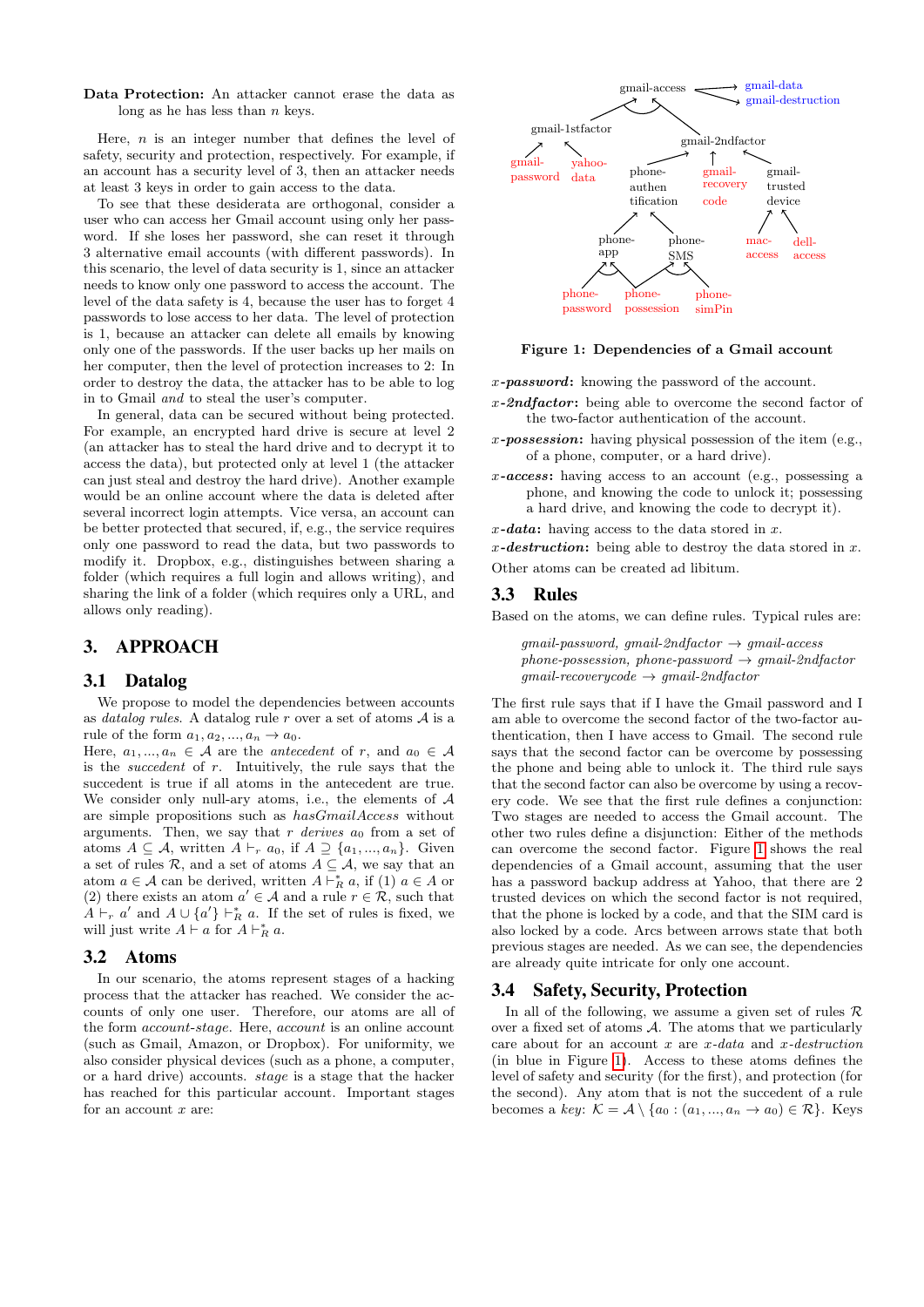are usually possessions of physical items (such as phonepossession), or knowledge of codes or passwords (such as gmail-recoverycode). They are in red in Figure [1.](#page-1-0) When we add more security mechanisms, a key may cease to be a key. For example, if the recovery code in the figure is not just in a safe place, but also encrypted, then we could add the rule:

gmail-recoverycodeAccess, gmail-recoverycodeDecryption  $\rightarrow$  amail-recoverycode

Then, gmail-recoverycode ceases to be a key, and the stages in the antecedent become a key. Now, safety, security, and protection can be defined in terms of rules:

Data Safety: An account  $x$  is safe at level  $n$ , if:

$$
\forall K \subseteq \mathcal{K}, |K| < n : \exists K' \subseteq \mathcal{K}, K' \cap K = \emptyset : K' \vdash x\text{-data}
$$

Data Security: An account  $x$  is secure at level  $n$ , if:

$$
\forall K \subseteq \mathcal{K}, |K| < n: K \not\vdash x\text{-data}
$$

**Data Protection:** An account x is protected at level n, if:

 $\forall K \subseteq \mathcal{K}, |K| < n : K \forall x\text{-}destination$ 

#### 3.5 Optimal Protection Strategy

Some keys are more important than others. Given the dependencies between the user's accounts, we would like to identify the set of keys that can cause the most impact once compromised. We use game theory as a mathematical framework for this purpose.

In most cases, the attacker chooses his attack strategy based on the deployed security mechanisms. Therefore, we model the interactions between the user and the attacker as a Stackelberg game [\[4\]](#page-3-4). In this type of games, the leader chooses his strategy first. Then, the follower, who knows the leader's choice, chooses his strategy. The leader tries to anticipate the follower's response. In our model, the leader is the user, who tries to find the optimal protection level for his keys. The follower is the attacker, who tries to compromise the leader's keys. We define the utilities  $U_a$  and  $U_u$  of the attacker and the user, respectively, as follows:

$$
U_a(p,q) = \sum_{i} \sum_{j \in a(i)} \{p_i^j \prod_{k \in j} q^k W_i - p_i^j C_a^j\}
$$
  

$$
U_u(p,q) = -\sum_{i} \sum_{j \in a(i)} \{p_i^j \prod_{k \in j} q^k W_i + (1 - q^k) C_u^k\}
$$

Here, i refers to an account, and  $a(i)$  is the set of different key combinations that can access  $i$ . For example, if Gmail can be accessed either by the Gmail password and the phone, or by the phone and the Yahoo account (which can reset the Gmail password), then  $a(gmail) = \{ \}gmail-password,$ phone-possession}, {phone-possession, yahoo-password}}.

j is one combination of keys in  $a(i)$ , and k refers to one key in j.  $p_i^j$  is the probability that the attacker attempts to compromise account i by the set of keys j.  $q^k$  is the probability that key k can be compromised.  $W_i$  refers to the value of the data in account *i*.  $C_a^j$  and  $C_u^k$  refer to the cost of attacking the set of access keys  $j$ , and the cost of protecting an access key k, respectively.

This game encodes a balance, where the user chooses to protect certain keys  $k$  (at a cost  $C_u^k$ ) in order to keep the value  $W_i$  of account i, and the attacker chooses to obtain certain keys  $k$  (at a cost  $C_a^k$ ) in order to obtain the value  $W_i$ . We are interested in finding a Nash Equilibrium (NE) of that game, i.e., a state in which none of the players has

an incentive to deviate unilaterally. We solve the Stackelberg game by backward induction. Since the user's utility is a decreasing function w.r.t.  $p_i^j$ , the user has an incentive to choose a strategy that reduces this value. From the attacker's utility function, we notice that he will not attempt to compromise a set of keys  $j \in a(i)$ , if  $\prod_{k \in j} q^k W_i - C_a^j = \epsilon$ , where  $\epsilon$  is a small negative number. Therefore, in this game, the NE has the following property: For each account  $i$ , and for each set of keys  $j \in a(i)$ , the probability that the attacker will compromise this set is bounded by  $C_a^j/W_i$ . This can be interpreted as follows: Let us assume that the value of the data  $W_i$  is constant for all i. Fix, for every account i, the desired probability  $p_i$  that i will be hacked during the next year. This probability will usually be low, say 1%. Choose  $C_a^j = p_i W_i$ . Then, an equilibrium state q of the game can be interpreted as follows: The user has to take care that the probability of compromising key  $k$  within one year does not exceed  $q^k$ . We say that the user has to give a security guarantee of  $1 - q^k$  to key k. In this case, the attacker will not have an incentive to conduct an attack to compromise the user's keys. Technically, the probability that an account  $i$  will be hacked in the coming year will be bounded by the desired value  $p_i$ . Thus, the Nash Equilibrium of the game will tell the user which security guarantees  $1 - q^k$  he has to give for his keys k, in order to get a security assurance  $p_i$ for his accounts  $i$ .

Interpreting the probabilistic security guarantees is not always straightforward. However, there are a number of tools and statistics that can help. For example, burglary statistics can help estimate the probability of theft, and there are tools that can estimate how long it takes to guess a password by brute force. Otherwise, common sense is a good indicator: if the user has to give a security guarantee of 95% to his password, then his password should be rather long.

#### 4. DIVINA

#### 4.1 Rules

In order to analyze the safety, security, and protection of online accounts, we have to identify the dependencies that exist between the different accounts, and the security mechanisms that they offer. To this end, we have studied realworld services and modeled their dependencies as rules. We have modeled Gmail, Dropbox, Amazon, Facebook, and Apple. In addition, we have modeled real-world dependencies, such as the code needed to unlock the phone, the impact of backups, and the effect of using the same password on several services. To tailor these rules to a particular user, we have developed an online questionnaire that collects information about the user's accounts, links between his accounts, and the security measures that he has deployed on each of them. Based on this input, we compute rules that are specific to the user scenario.

#### 4.2 Algorithm

Given a set of rules  $R$ , we can deduce the keys  $K$ . Then we use a simple algorithm to compute the levels of safety, security, and protection: For security, we try out all possible combinations of keys  $K \subset \mathcal{K}$ , and see if we can derive x-data for an account  $x$ . If we cannot, then  $x$  has a level of security larger than  $|K|$ . Similarly, for protection, we try out all possible combinations of keys  $K \subset \mathcal{K}$ , and see if we can derive x-destruction. If we cannot, then x has a level of